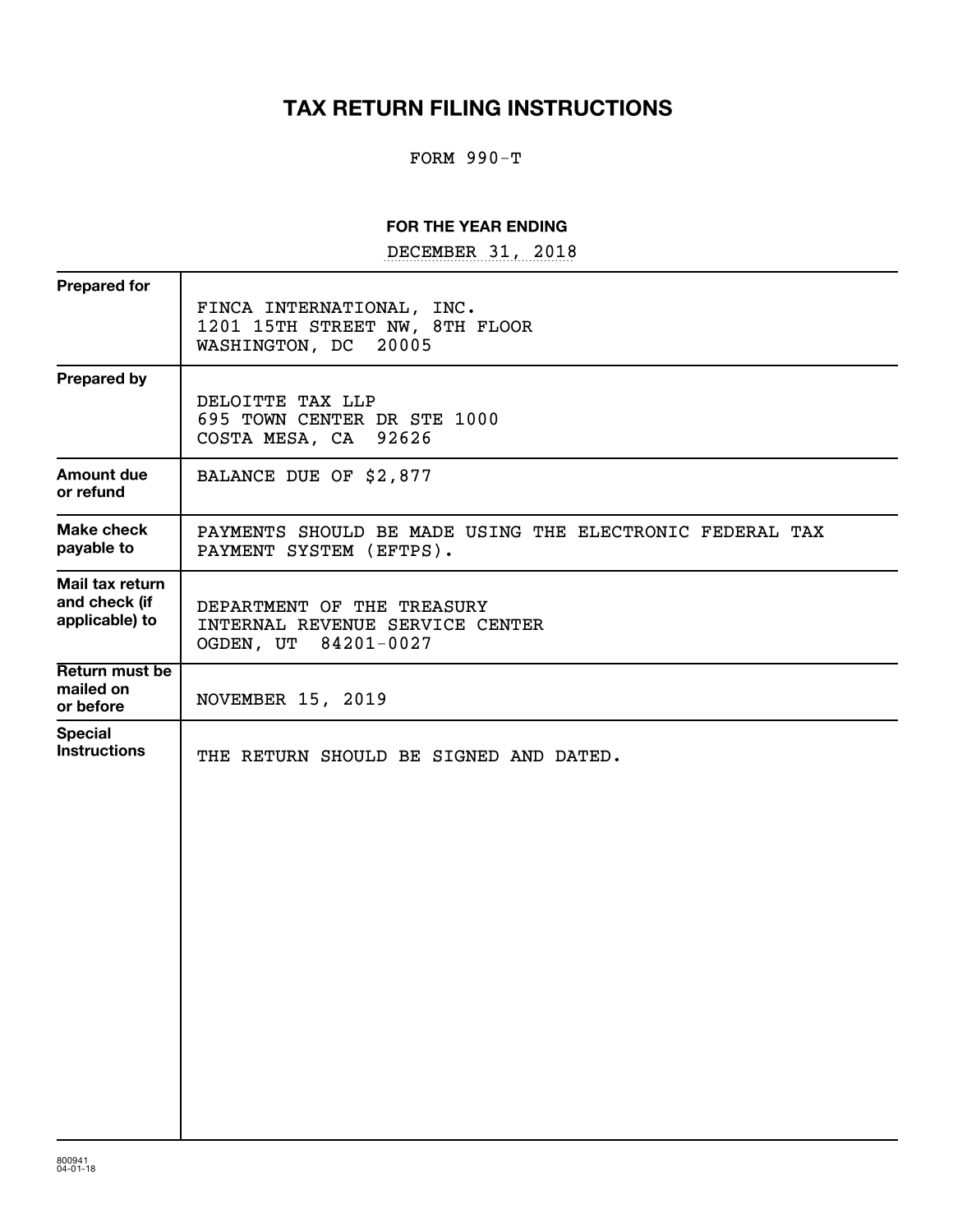| <b>Exempt Organization Business Income Tax Return</b><br>Form 990-T                                                                                                                                                                             |                |                |    |                                                      |                 | OMB No. 1545-0687                                                 |
|-------------------------------------------------------------------------------------------------------------------------------------------------------------------------------------------------------------------------------------------------|----------------|----------------|----|------------------------------------------------------|-----------------|-------------------------------------------------------------------|
| (and proxy tax under section 6033(e))                                                                                                                                                                                                           |                |                |    |                                                      |                 | 2018                                                              |
| For calendar year 2018 or other tax year beginning                                                                                                                                                                                              |                | , and ending   |    |                                                      |                 |                                                                   |
| Go to www.irs.gov/Form990T for instructions and the latest information.<br>Department of the Treasury<br>bo not enter SSN numbers on this form as it may be made public if your organization is a $501(c)(3)$ .<br>Internal Revenue Service     |                |                |    |                                                      |                 | Open to Public Inspection for<br>501(c)(3) Organizations Only     |
| Check box if name changed and see instructions.)<br>Check box if<br>Name of organization $($ $\lfloor$<br>A<br>address changed                                                                                                                  |                |                |    |                                                      | instructions.)  | <b>D</b> Employer identification number<br>(Employees' trust, see |
| <b>B</b> Exempt under section<br>FINCA INTERNATIONAL, INC.<br>Print                                                                                                                                                                             |                |                |    |                                                      |                 | 13-3240109                                                        |
| or<br>$\bar{x}$ 501(c)(3<br>Number, street, and room or suite no. If a P.O. box, see instructions.<br>Type                                                                                                                                      |                |                |    |                                                      |                 | E Unrelated business activity code<br>(See instructions.)         |
| ]220(e)<br>408(e)<br>1201 15TH STREET NW, 8TH FLOOR                                                                                                                                                                                             |                |                |    |                                                      |                 |                                                                   |
| 408A<br>J530(a)<br>City or town, state or province, country, and ZIP or foreign postal code<br>529(a)<br>WASHINGTON, DC 20005                                                                                                                   |                |                |    |                                                      | 900099          |                                                                   |
| C Book value of all assets<br>at end of year<br>F Group exemption number (See instructions.)                                                                                                                                                    |                |                |    |                                                      |                 |                                                                   |
| 165, 912, 111.   G Check organization type $\triangleright$ $\mathbf{x}$   501(c) corporation                                                                                                                                                   |                | $501(c)$ trust |    |                                                      | $401(a)$ trust  | Other trust                                                       |
| $\mathsf H$ Enter the number of the organization's unrelated trades or businesses. $\blacktriangleright$                                                                                                                                        |                |                |    | Describe the only (or first) unrelated               |                 |                                                                   |
| trade or business here $\triangleright$ QUALIFIED TRANSPORTATION FRINGE BENEFITS                                                                                                                                                                |                |                |    | . If only one, complete Parts I-V. If more than one, |                 |                                                                   |
| describe the first in the blank space at the end of the previous sentence, complete Parts I and II, complete a Schedule M for each additional trade or                                                                                          |                |                |    |                                                      |                 |                                                                   |
| business, then complete Parts III-V.                                                                                                                                                                                                            |                |                |    |                                                      |                 |                                                                   |
| I During the tax year, was the corporation a subsidiary in an affiliated group or a parent-subsidiary controlled group?                                                                                                                         |                |                |    |                                                      | Yes             | $\lfloor x \rfloor$ No                                            |
| If "Yes," enter the name and identifying number of the parent corporation.                                                                                                                                                                      |                |                |    |                                                      |                 |                                                                   |
| J The books are in care of LINDA TOSCANO                                                                                                                                                                                                        |                |                |    | Telephone number $\bullet$ (202) 971-4620            |                 |                                                                   |
| <b>Unrelated Trade or Business Income</b><br>Part I I                                                                                                                                                                                           |                | (A) Income     |    | (B) Expenses                                         |                 | (C) Net                                                           |
| 1a Gross receipts or sales                                                                                                                                                                                                                      |                |                |    |                                                      |                 |                                                                   |
| <b>b</b> Less returns and allowances<br><b>c</b> Balance $\ldots$                                                                                                                                                                               | 1c             |                |    |                                                      |                 |                                                                   |
| 2                                                                                                                                                                                                                                               | $\overline{2}$ |                |    |                                                      |                 |                                                                   |
| Gross profit. Subtract line 2 from line 1c<br>3                                                                                                                                                                                                 | 3              |                |    |                                                      |                 |                                                                   |
|                                                                                                                                                                                                                                                 | 4a             |                |    |                                                      |                 |                                                                   |
| <b>b</b> Net gain (loss) (Form 4797, Part II, line 17) (attach Form 4797)                                                                                                                                                                       | 4b             |                |    |                                                      |                 |                                                                   |
| C                                                                                                                                                                                                                                               | 4c             |                |    |                                                      |                 |                                                                   |
| Income (loss) from a partnership or an S corporation (attach statement)<br>5                                                                                                                                                                    | 5              |                |    |                                                      |                 |                                                                   |
| Rent income (Schedule C)<br>6                                                                                                                                                                                                                   | 6              |                |    |                                                      |                 |                                                                   |
| 7                                                                                                                                                                                                                                               | $\overline{7}$ |                |    |                                                      |                 |                                                                   |
| 8<br>Interest, annuities, royalties, and rents from a controlled organization (Schedule F)                                                                                                                                                      | 8              |                |    |                                                      |                 |                                                                   |
| Investment income of a section $501(c)(7)$ , (9), or (17) organization (Schedule G)<br>9                                                                                                                                                        | 9              |                |    |                                                      |                 |                                                                   |
| 10                                                                                                                                                                                                                                              | 10             |                |    |                                                      |                 |                                                                   |
| 11                                                                                                                                                                                                                                              | 11             |                |    |                                                      |                 |                                                                   |
| Other income (See instructions: attach schedule)<br>12                                                                                                                                                                                          | 12             |                |    |                                                      |                 |                                                                   |
| <b>Deductions Not Taken Elsewhere</b> (See instructions for limitations on deductions.)                                                                                                                                                         |                |                | 0. |                                                      |                 |                                                                   |
| <b>Part II</b><br>(Except for contributions, deductions must be directly connected with the unrelated business income.)                                                                                                                         |                |                |    |                                                      |                 |                                                                   |
|                                                                                                                                                                                                                                                 |                |                |    |                                                      |                 |                                                                   |
| 14                                                                                                                                                                                                                                              |                |                |    |                                                      | 14<br>15        |                                                                   |
| Salaries and wages <b>with a construction of the construction of the construction of the construction</b> of the construction of the construction of the construction of the construction of the construction of the construction o<br>15<br>16 |                |                |    |                                                      | 16              |                                                                   |
| Repairs and maintenance <i>[1] [1] [1] [1] [1] [1] [1] [1] [1] [1]</i> [1] <b>[1]</b> [1] <b>[1]</b> [1] <b>[1] [1] [1] [1] [1] [1] [1] [1] [1] [1] [1] [1] [1] [1] [1] [1] [1] [1] [1] [1] [1] [1]</b><br>17                                   |                |                |    |                                                      | 17              |                                                                   |
| Bad debts <b>www.communities.communities.communities.com</b><br>Interest (attach schedule) (see instructions) www.communications.communications.communications.communications.<br>18                                                            |                |                |    |                                                      | 18              |                                                                   |
| Taxes and licenses <b>construction and construction of the construction</b> and construction of the construction of the<br>19                                                                                                                   |                |                |    |                                                      | 19              |                                                                   |
| Charitable contributions (See instructions for limitation rules) [2001] SEE STATEMENT 2<br>20                                                                                                                                                   |                |                |    |                                                      | 20              | 2,158.                                                            |
| 21                                                                                                                                                                                                                                              |                |                |    |                                                      |                 |                                                                   |
| 22                                                                                                                                                                                                                                              |                |                |    |                                                      | 22 <sub>b</sub> |                                                                   |
| 23<br>Depletion <b>construction in the construction of the construction of the construction of the construction of the construction of the construction of the construction of the construction of the construction of the constructio</b>      |                |                |    |                                                      | 23              |                                                                   |
| Contributions to deferred compensation plans [11] manufactured manufactured manufactured manufactured manufactured manufactured manufactured manufactured manufactured manufactured manufactured manufactured manufactured man<br>24            |                |                |    |                                                      | 24              |                                                                   |
| 25                                                                                                                                                                                                                                              |                |                |    |                                                      | 25              |                                                                   |
| 26                                                                                                                                                                                                                                              |                |                |    |                                                      | 26              |                                                                   |
| 27                                                                                                                                                                                                                                              |                |                |    |                                                      | 27              |                                                                   |
| Other deductions (attach schedule) manufactured and contract and contract and contract and contract and contract and contract and contract and contract and contract and contract and contract and contract and contract and c<br>28            |                |                |    |                                                      | 28              |                                                                   |
| Total deductions. Add lines 14 through 28 [11] Manuscritting and the set of the set of the set of the set of the set of the set of the set of the set of the set of the set of the set of the set of the set of the set of the<br>29            |                |                |    |                                                      | 29              | 2,158.                                                            |
| Unrelated business taxable income before net operating loss deduction. Subtract line 29 from line 13<br>30                                                                                                                                      |                |                |    |                                                      | 30              | $-2,158.$                                                         |
| Deduction for net operating loss arising in tax years beginning on or after January 1, 2018 (see instructions)<br>31                                                                                                                            |                |                |    |                                                      | 31              |                                                                   |
| Unrelated business taxable income. Subtract line 31 from line 30 manufactured contains and contained the state of the Unrelated business taxable income. Subtract line 31 from line 30 manufactured contains and the Unrelated<br>32            |                |                |    |                                                      | 32              | $-2,158.$                                                         |
| 823701 01-09-19 LHA For Paperwork Reduction Act Notice, see instructions.                                                                                                                                                                       | $\mathbf{a}$   |                |    |                                                      |                 | Form 990-T (2018)                                                 |

20341106 149899 FINCA1232MC9 2018.05000 FINCA INTERNATIONAL, INC. FINCA121

 <sup>72</sup>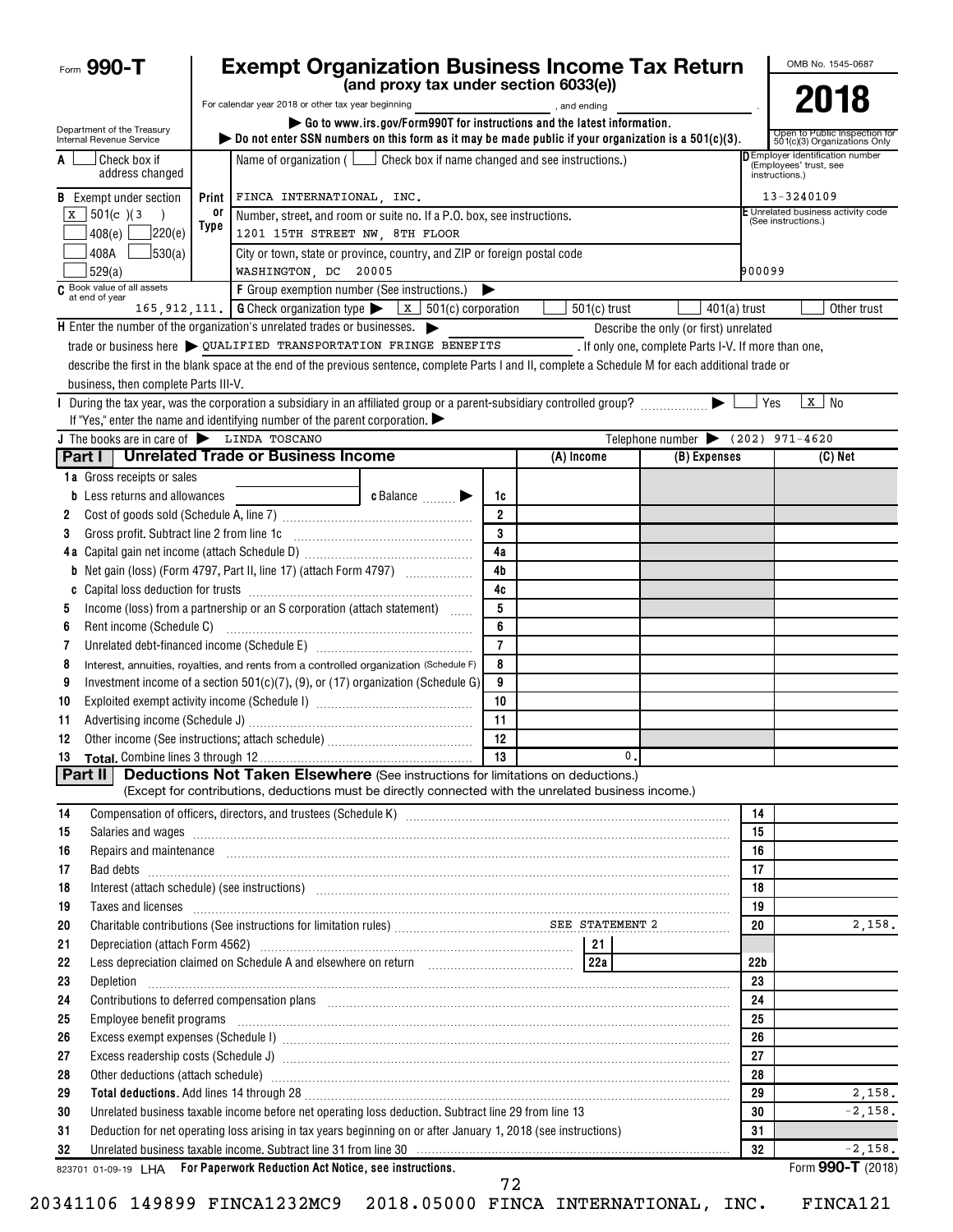|                             | Form 990-T (2018)          | FINCA INTERNATIONAL, INC.                                                                                                                                                                                                                                                                                                 |                             |                           |            | 13-3240109    |        |                                 | Page 2                               |
|-----------------------------|----------------------------|---------------------------------------------------------------------------------------------------------------------------------------------------------------------------------------------------------------------------------------------------------------------------------------------------------------------------|-----------------------------|---------------------------|------------|---------------|--------|---------------------------------|--------------------------------------|
| Part III                    |                            | <b>Total Unrelated Business Taxable Income</b>                                                                                                                                                                                                                                                                            |                             |                           |            |               |        |                                 |                                      |
| 33                          |                            | Total of unrelated business taxable income computed from all unrelated trades or businesses (see instructions)                                                                                                                                                                                                            |                             |                           |            |               |        | 33                              | $-2,158.$                            |
| 34                          |                            | Amounts paid for disallowed fringes [11, 12] Amounts are the state of the state of the state of the state of the state of the state of the state of the state of the state of the state of the state of the state of the state                                                                                            |                             |                           |            |               |        | 34                              | 22,577.                              |
| 35                          |                            |                                                                                                                                                                                                                                                                                                                           |                             |                           |            |               |        | 35                              |                                      |
| 36                          |                            | Total of unrelated business taxable income before specific deduction. Subtract line 35 from the sum of                                                                                                                                                                                                                    |                             |                           |            |               |        |                                 |                                      |
|                             |                            | lines 33 and 34                                                                                                                                                                                                                                                                                                           |                             |                           |            |               |        | 36                              | 20,419.                              |
| 37                          |                            |                                                                                                                                                                                                                                                                                                                           |                             |                           |            |               |        | 37                              | 1,000.                               |
| 38                          |                            | Unrelated business taxable income. Subtract line 37 from line 36. If line 37 is greater than line 36,                                                                                                                                                                                                                     |                             |                           |            |               |        |                                 |                                      |
|                             |                            |                                                                                                                                                                                                                                                                                                                           |                             |                           |            |               |        | 38                              | 19,419.                              |
|                             |                            | Part IV   Tax Computation                                                                                                                                                                                                                                                                                                 |                             |                           |            |               |        |                                 |                                      |
| 39                          |                            |                                                                                                                                                                                                                                                                                                                           |                             |                           |            |               |        | 39                              | 4,078.                               |
| 40                          |                            | Trusts Taxable at Trust Rates. See instructions for tax computation. Income tax on the amount on line 38 from:                                                                                                                                                                                                            |                             |                           |            |               |        |                                 |                                      |
|                             |                            | $\Box$ Tax rate schedule or $\hskip10mm \bigsqcup$ Schedule D (Form 1041) ………………………………………………………………………………                                                                                                                                                                                                                  |                             |                           |            |               | ▶      | 40                              |                                      |
| 41                          |                            | Proxy tax. See instructions information and contact the contract of the contract of the contract of the contract of the contract of the contract of the contract of the contract of the contract of the contract of the contra                                                                                            |                             |                           |            |               |        | 41                              |                                      |
| 42                          |                            |                                                                                                                                                                                                                                                                                                                           |                             |                           |            |               |        | 42                              |                                      |
| 43                          |                            | Tax on Noncompliant Facility Income. See instructions [11] Martin Martin Martin Martin Martin Martin Martin Ma                                                                                                                                                                                                            |                             |                           |            |               |        | 43                              |                                      |
| 44                          |                            |                                                                                                                                                                                                                                                                                                                           |                             |                           |            |               |        | 44                              | 4,078.                               |
| Part V                      |                            | <b>Tax and Payments</b>                                                                                                                                                                                                                                                                                                   |                             |                           |            |               |        |                                 |                                      |
|                             |                            | 45a Foreign tax credit (corporations attach Form 1118; trusts attach Form 1116)                                                                                                                                                                                                                                           |                             |                           | 45a        |               |        |                                 |                                      |
|                             |                            | <b>b</b> Other credits (see instructions)                                                                                                                                                                                                                                                                                 |                             |                           | 45b        |               |        |                                 |                                      |
|                             |                            | c General business credit. Attach Form 3800 [11] [11] Contract Contract Contract Contract Contract Contract Co                                                                                                                                                                                                            |                             |                           | 45с        |               |        |                                 |                                      |
|                             |                            |                                                                                                                                                                                                                                                                                                                           |                             |                           |            |               |        |                                 |                                      |
|                             |                            |                                                                                                                                                                                                                                                                                                                           |                             |                           |            |               |        | 45с                             |                                      |
| 46                          |                            |                                                                                                                                                                                                                                                                                                                           |                             |                           |            |               |        | 46                              | 4,078.                               |
| 47                          |                            | Other taxes. Check if from: Form 4255 Form 8611 Form 8697 Form 8866 O Other (attach schedule)                                                                                                                                                                                                                             |                             |                           |            |               |        | 47                              |                                      |
| 48                          |                            |                                                                                                                                                                                                                                                                                                                           |                             |                           |            |               |        | 48                              | 4,078.                               |
| 49                          |                            |                                                                                                                                                                                                                                                                                                                           |                             |                           |            |               |        | 49                              |                                      |
|                             |                            |                                                                                                                                                                                                                                                                                                                           |                             |                           | 50a        |               |        |                                 |                                      |
|                             |                            |                                                                                                                                                                                                                                                                                                                           |                             |                           |            |               | 1,300. |                                 |                                      |
|                             |                            |                                                                                                                                                                                                                                                                                                                           |                             |                           | 50b        |               |        |                                 |                                      |
|                             |                            |                                                                                                                                                                                                                                                                                                                           |                             |                           | 50c        |               |        |                                 |                                      |
|                             |                            | d Foreign organizations: Tax paid or withheld at source (see instructions) [                                                                                                                                                                                                                                              |                             |                           | 50d        |               |        |                                 |                                      |
|                             |                            |                                                                                                                                                                                                                                                                                                                           |                             |                           | <b>50e</b> |               |        |                                 |                                      |
|                             |                            |                                                                                                                                                                                                                                                                                                                           |                             |                           | 50f        |               |        |                                 |                                      |
|                             |                            | <b>g</b> Other credits, adjustments, and payments: $\boxed{\phantom{0}}$ Form 2439                                                                                                                                                                                                                                        |                             |                           |            |               |        |                                 |                                      |
|                             |                            | Form 4136                                                                                                                                                                                                                                                                                                                 | Other                       | $\overline{\text{Total}}$ | 50g        |               |        |                                 |                                      |
| 51                          |                            |                                                                                                                                                                                                                                                                                                                           |                             |                           |            |               |        | 51                              | 1,300.                               |
| 52                          |                            | Estimated tax penalty (see instructions). Check if Form 2220 is attached $\blacktriangleright$                                                                                                                                                                                                                            |                             |                           |            |               |        | 52                              |                                      |
| 53                          |                            |                                                                                                                                                                                                                                                                                                                           |                             |                           |            |               |        | 53                              | 2,877.                               |
| 54                          |                            | Overpayment. If line 51 is larger than the total of lines 48, 49, and 52, enter amount overpaid                                                                                                                                                                                                                           |                             |                           |            |               |        | 54                              |                                      |
| 55                          |                            | Enter the amount of line 54 you want: Credited to 2019 estimated tax                                                                                                                                                                                                                                                      |                             |                           |            | Refunded      |        | 55                              |                                      |
| <b>Part VI</b>              |                            | <b>Statements Regarding Certain Activities and Other Information (see instructions)</b>                                                                                                                                                                                                                                   |                             |                           |            |               |        |                                 |                                      |
| 56                          |                            | At any time during the 2018 calendar year, did the organization have an interest in or a signature or other authority                                                                                                                                                                                                     |                             |                           |            |               |        |                                 | Yes                                  |
|                             |                            | over a financial account (bank, securities, or other) in a foreign country? If "Yes," the organization may have to file                                                                                                                                                                                                   |                             |                           |            |               |        |                                 |                                      |
|                             |                            | FinCEN Form 114, Report of Foreign Bank and Financial Accounts. If "Yes," enter the name of the foreign country                                                                                                                                                                                                           |                             |                           |            |               |        |                                 |                                      |
|                             | here $\blacktriangleright$ | SEE STATEMENT 3                                                                                                                                                                                                                                                                                                           |                             |                           |            |               |        |                                 | х                                    |
| 57                          |                            | During the tax year, did the organization receive a distribution from, or was it the grantor of, or transferor to, a foreign trust?                                                                                                                                                                                       |                             |                           |            |               |        |                                 |                                      |
|                             |                            | If "Yes," see instructions for other forms the organization may have to file.                                                                                                                                                                                                                                             |                             |                           |            |               |        |                                 |                                      |
| 58                          |                            | Enter the amount of tax-exempt interest received or accrued during the tax year $\triangleright$ \$                                                                                                                                                                                                                       |                             |                           |            |               |        |                                 |                                      |
|                             |                            | Under penalties of perjury, I declare that I have examined this return, including accompanying schedules and statements, and to the best of my knowledge and belief, it is true,<br>correct, and complete. Declaration of preparer (other than taxpayer) is based on all information of which preparer has any knowledge. |                             |                           |            |               |        |                                 |                                      |
| Sign                        |                            |                                                                                                                                                                                                                                                                                                                           |                             |                           |            |               |        |                                 | May the IRS discuss this return with |
| <b>Here</b>                 |                            |                                                                                                                                                                                                                                                                                                                           |                             | CHIEF FINANCIAL OFFICER   |            |               |        | the preparer shown below (see   |                                      |
|                             |                            | Signature of officer                                                                                                                                                                                                                                                                                                      | Date                        | <b>Title</b>              |            |               |        | instructions)?   $\overline{X}$ | Yes                                  |
|                             |                            | Print/Type preparer's name                                                                                                                                                                                                                                                                                                | Preparer's signature        |                           | Date       | Check         | if     | PTIN                            |                                      |
|                             |                            |                                                                                                                                                                                                                                                                                                                           |                             |                           |            | self-employed |        |                                 |                                      |
|                             |                            | JOHN W. SADOFF, JR.                                                                                                                                                                                                                                                                                                       |                             |                           |            |               |        | P00540589                       |                                      |
| Paid                        |                            | Firm's name > DELOITTE TAX LLP                                                                                                                                                                                                                                                                                            |                             |                           |            | Firm's EIN    |        | 86-1065772                      |                                      |
|                             |                            |                                                                                                                                                                                                                                                                                                                           |                             |                           |            |               |        |                                 |                                      |
|                             |                            |                                                                                                                                                                                                                                                                                                                           |                             |                           |            |               |        |                                 |                                      |
| Preparer<br><b>Use Only</b> |                            | Firm's address > COSTA MESA, CA 92626                                                                                                                                                                                                                                                                                     | 695 TOWN CENTER DR STE 1000 |                           |            |               |        | Phone no. (714) 436-7100        |                                      |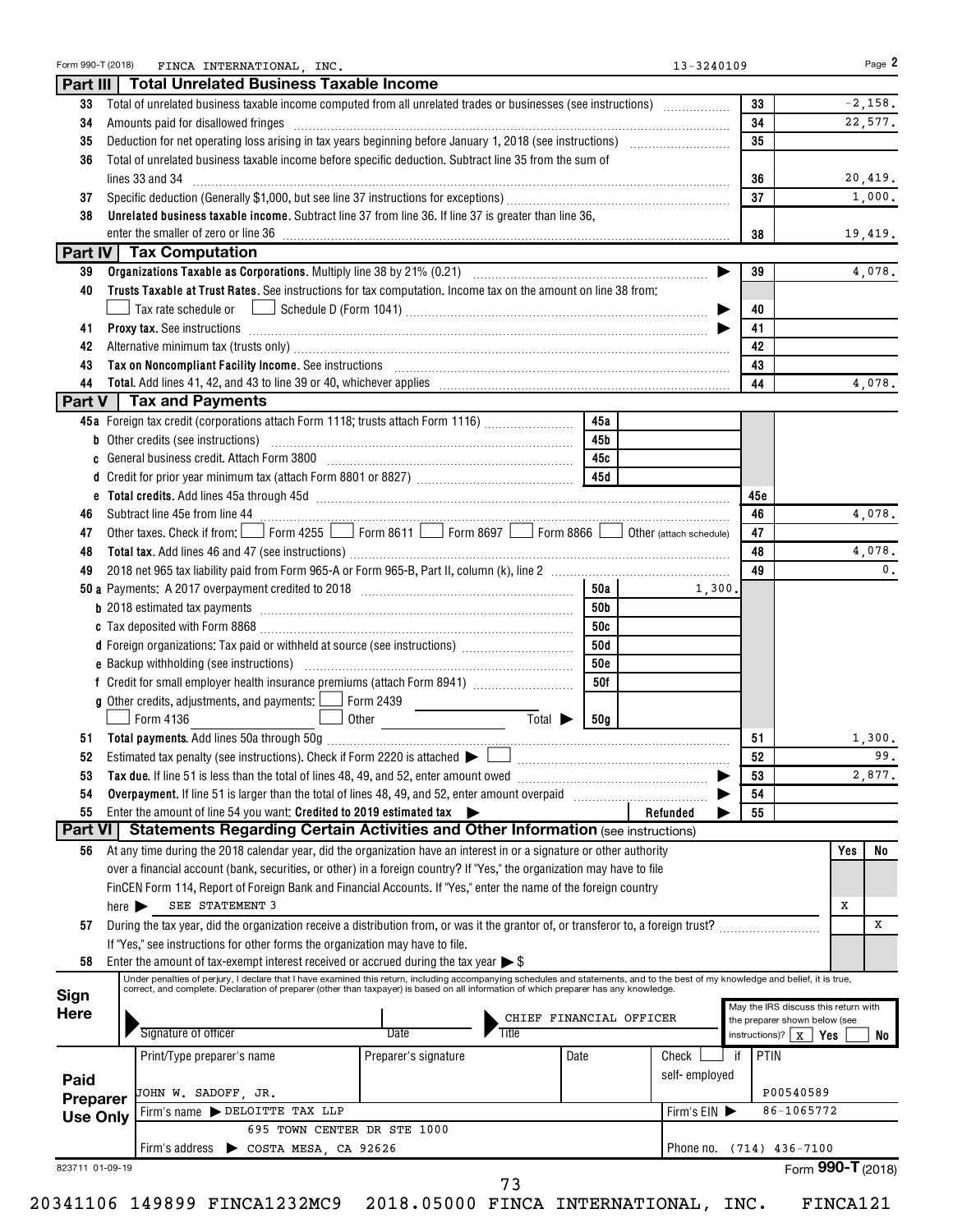20341106 149899 FINCA1232MC9 2018.05000 FINCA INTERNATIONAL, INC. FINCA121

}}}}}}}}}}}}}}}}}}}}}}}}} }}}}}}}}}} ~~~~~~~~~~~~~~~~~~~~~~~~~~~~~~~~~~~~~~~~~~~~~~~~~~~~~~~~~~~~~~~~~~~~~~~~~~~~~~

FOOTNOTES STATEMENT 1 }}}}}}}}}}}}}}}}}}}}}}}}}}}}}}}}}}}}}}}}}}}}}}}}}}}}}}}}}}}}}}}}}}}}}}}}}}}}}}

ANY SUBPART F INCOME ON THE ATTACHED FORMS 5471 IS RELATED TO THE EXEMPT PURPOSE OF THE ORGANIZATION AND IS THUS NOT INCLUDED ON FORM 990-T.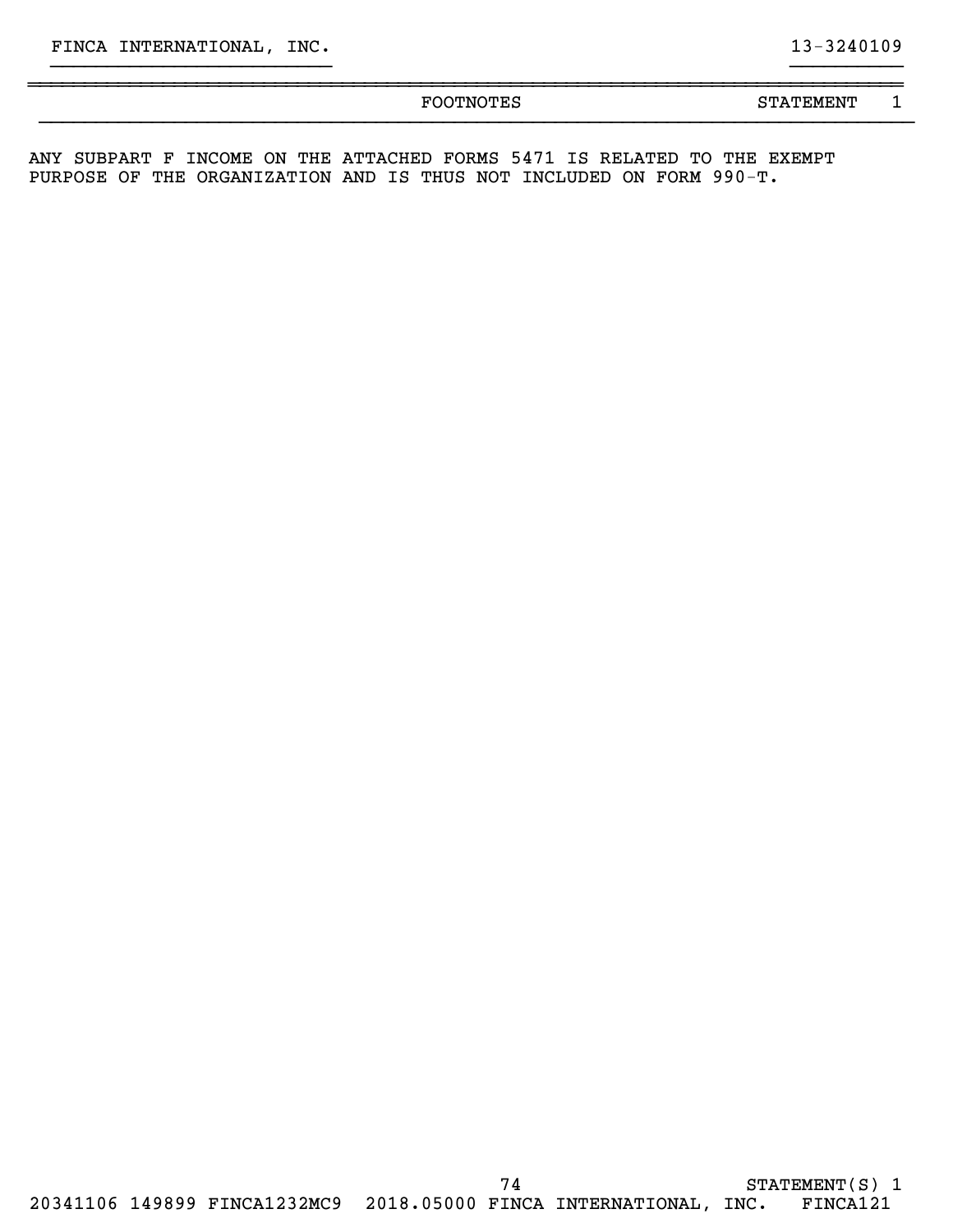| FORM 990-T             | CONTRIBUTIONS SUMMARY                                                                                                                                           |                     | 2<br><b>STATEMENT</b> |
|------------------------|-----------------------------------------------------------------------------------------------------------------------------------------------------------------|---------------------|-----------------------|
|                        | QUALIFIED CONTRIBUTIONS SUBJECT TO 100% LIMIT                                                                                                                   |                     |                       |
|                        | CARRYOVER OF PRIOR YEARS UNUSED CONTRIBUTIONS<br>FOR TAX YEAR 2013<br>5,767<br>FOR TAX YEAR 2014<br>FOR TAX YEAR 2015<br>FOR TAX YEAR 2016<br>FOR TAX YEAR 2017 |                     |                       |
| <b>TOTAL CARRYOVER</b> | TOTAL CURRENT YEAR 10% CONTRIBUTIONS                                                                                                                            | 5,767               |                       |
|                        | TOTAL CONTRIBUTIONS AVAILABLE<br>TAXABLE INCOME LIMITATION AS ADJUSTED                                                                                          | 5,767<br>2,158      |                       |
|                        | <b>EXCESS 10% CONTRIBUTIONS</b><br>EXCESS 100% CONTRIBUTIONS<br>TOTAL EXCESS CONTRIBUTIONS                                                                      | 3,609<br>0<br>3,609 |                       |
|                        | ALLOWABLE CONTRIBUTIONS DEDUCTION                                                                                                                               |                     | 2,158                 |
|                        | TOTAL CONTRIBUTION DEDUCTION                                                                                                                                    |                     | 2,158                 |
|                        |                                                                                                                                                                 |                     |                       |

}}}}}}}}}}}}}}}}}}}}}}}}} }}}}}}}}}}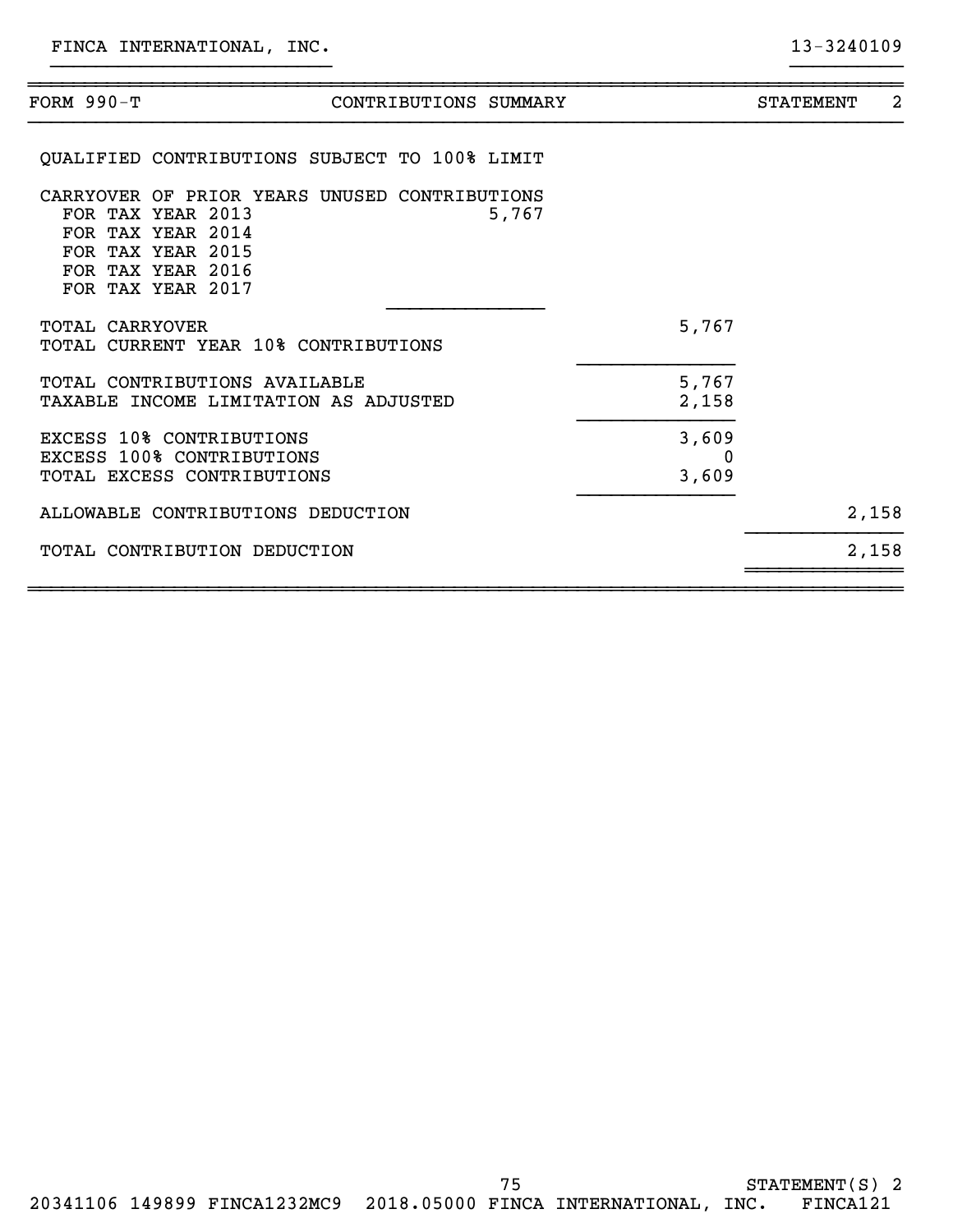| FORM $990-T$ | NAME OF FOREIGN COUNTRY IN WHICH    | STATEMENT |  |
|--------------|-------------------------------------|-----------|--|
|              | ORGANIZATION HAS FINANCIAL INTEREST |           |  |

}}}}}}}}}}}}}}}}}}}}}}}}} }}}}}}}}}}

NAME OF COUNTRY }}}}}}}}}}}}}}}

AFGHANISTAN, ARMENIA, AZERBAIJAN, CAYMAN ISLANDS, CONGO, DEM REP, ECUADOR GEORGIA, GUATEMALA, HAITI, HONDURAS, JORDAN, KOSOVO, KYRGYZSTAN, MALAWI, MEXICO NETHERLANDS, NICARAGUA, NIGERIA, PAKISTAN, RUSSIA, TAJIKISTAN, TANZANIA, UGANDA ZAMBIA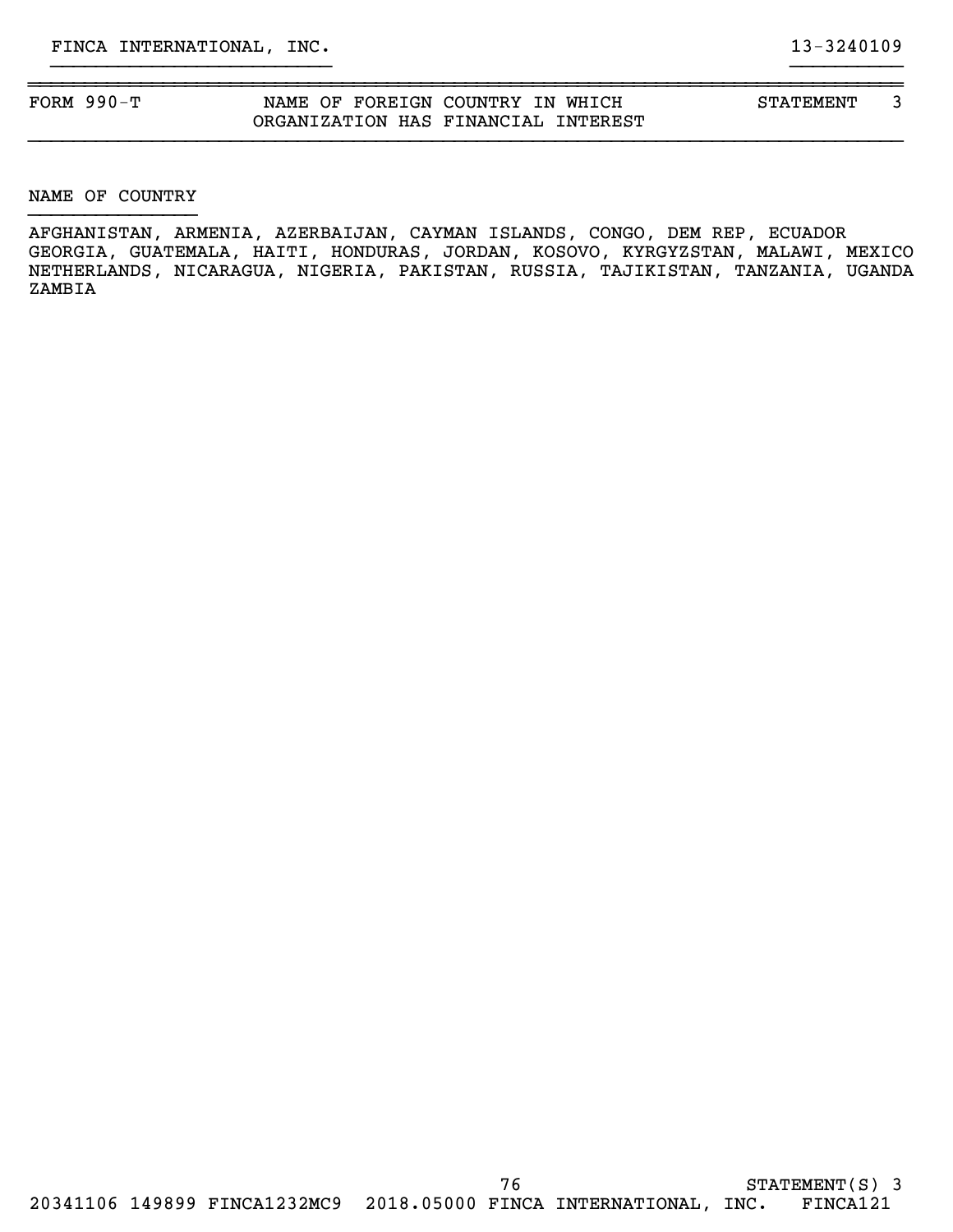| Form | וכיכי |
|------|-------|
|      |       |

Department of the Treasury

| 2220               | <b>Underpayment of Estimated Tax by Corporations</b> |              |
|--------------------|------------------------------------------------------|--------------|
| nt of the Tressury | Attach to the corporation's tax return.              | FORM $990-T$ |

FORM 990-T

**| Go to www.irs.gov/Form2220 for instructions and the latest information.**

Name

Internal Revenue Service

**Employer identification number**

# FINCA INTERNATIONAL, INC. 13-3240109

**Note:** Generally, the corporation is not required to file Form 2220 (see Part II below for exceptions) because the IRS will figure any penalty owed and estimated tax penalty line of the corporation's income tax return, but **do not** attach Form 2220. bill the corporation. However, the corporation may still use Form 2220 to figure the penalty. If so, enter the amount from page 2, line 38, on the

# **Part I** Required Annual Payment

|     | 1 Total tax (see instructions) manufacture contains and a set of the set of the set of the set of the set of the set of the set of the set of the set of the set of the set of the set of the set of the set of the set of the |    |          |                | 1        | 4,078.           |
|-----|--------------------------------------------------------------------------------------------------------------------------------------------------------------------------------------------------------------------------------|----|----------|----------------|----------|------------------|
|     |                                                                                                                                                                                                                                |    |          | 2a             |          |                  |
|     |                                                                                                                                                                                                                                |    |          |                |          |                  |
|     | <b>b</b> Look-back interest included on line 1 under section 460(b)(2) for completed long-term                                                                                                                                 |    |          |                |          |                  |
|     | contracts or section 167(g) for depreciation under the income forecast method                                                                                                                                                  |    |          | 2 <sub>b</sub> |          |                  |
|     |                                                                                                                                                                                                                                |    |          | 2c             |          |                  |
|     | d Total. Add lines 2a through 2c [11] Marshall Marshall Marshall Marshall Marshall Marshall Marshall Marshall Ma                                                                                                               |    |          |                | 2d       |                  |
|     | 3 Subtract line 2d from line 1. If the result is less than \$500, do not complete or file this form. The corporation                                                                                                           |    |          |                |          |                  |
|     | does not owe the penalty                                                                                                                                                                                                       |    |          |                | 3        | 4,078.           |
| 4   | Enter the tax shown on the corporation's 2017 income tax return. See instructions. Caution; If the tax is zero                                                                                                                 |    |          |                |          |                  |
|     | or the tax year was for less than 12 months, skip this line and enter the amount from line 3 on line 5 manufactured in the state of the local metal of the local metal of the local metal of the local metal of the local meta |    |          |                | 4        |                  |
|     |                                                                                                                                                                                                                                |    |          |                |          |                  |
|     | 5 Required annual payment. Enter the smaller of line 3 or line 4. If the corporation is required to skip line 4,                                                                                                               |    |          |                |          |                  |
|     |                                                                                                                                                                                                                                |    |          |                | 5        | 4,078.           |
|     | <b>Reasons for Filing -</b> Check the boxes below that apply. If any boxes are checked, the corporation must file Form 2220<br>Part II                                                                                         |    |          |                |          |                  |
|     | even if it does not owe a penalty. See instructions.                                                                                                                                                                           |    |          |                |          |                  |
| 6   | The corporation is using the adjusted seasonal installment method.                                                                                                                                                             |    |          |                |          |                  |
|     | The corporation is using the annualized income installment method.                                                                                                                                                             |    |          |                |          |                  |
|     | The corporation is a "large corporation" figuring its first required installment based on the prior year's tax.                                                                                                                |    |          |                |          |                  |
|     | Part III   Figuring the Underpayment                                                                                                                                                                                           |    |          |                |          |                  |
|     |                                                                                                                                                                                                                                |    | (a)      | (b)            | (c)      | (d)              |
| 9   | Installment due dates. Enter in columns (a) through<br>(d) the 15th day of the 4th (Form 990-PF filers:<br>Use 5th month), 6th, 9th, and 12th months of the<br>corporation's tax year<br>components of the                     | 9  | 04/15/18 | 06/15/18       | 09/15/18 | 12/15/18         |
|     | 10 Required installments. If the box on line 6 and/or line 7                                                                                                                                                                   |    |          |                |          |                  |
|     | above is checked, enter the amounts from Sch A, line 38. If                                                                                                                                                                    |    |          |                |          |                  |
|     |                                                                                                                                                                                                                                |    |          |                |          |                  |
|     | the box on line 8 (but not 6 or 7) is checked, see instructions                                                                                                                                                                |    |          |                |          |                  |
|     | for the amounts to enter. If none of these boxes are checked,                                                                                                                                                                  |    |          |                |          |                  |
|     | enter 25% (0.25) of line 5 above in each column<br>.                                                                                                                                                                           | 10 | 1,020.   | 1,019.         | 1,020,   | 1,019.           |
|     | 11 Estimated tax paid or credited for each period. For                                                                                                                                                                         |    |          |                |          |                  |
|     | column (a) only, enter the amount from line 11 on line 15.                                                                                                                                                                     |    |          |                |          |                  |
|     | See instructions                                                                                                                                                                                                               | 11 | 1,300.   |                |          |                  |
|     | Complete lines 12 through 18 of one column                                                                                                                                                                                     |    |          |                |          |                  |
|     | before going to the next column.                                                                                                                                                                                               |    |          |                |          |                  |
|     | 12 Enter amount, if any, from line 18 of the preceding column                                                                                                                                                                  | 12 |          | 280.           |          |                  |
|     |                                                                                                                                                                                                                                | 13 |          | 280            |          |                  |
|     | 14 Add amounts on lines 16 and 17 of the preceding column                                                                                                                                                                      | 14 |          |                | 739      | 1,759.           |
|     | 15 Subtract line 14 from line 13. If zero or less, enter -0-                                                                                                                                                                   | 15 | 1,300    | 280            | 0        | 0.               |
|     | 16 If the amount on line 15 is zero, subtract line 13 from line                                                                                                                                                                |    |          |                |          |                  |
|     | 14. Otherwise, enter -0-                                                                                                                                                                                                       | 16 |          | 0,             | 739      |                  |
|     | 17 Underpayment. If line 15 is less than or equal to line 10,                                                                                                                                                                  |    |          |                |          |                  |
|     | subtract line 15 from line 10. Then go to line 12 of the next                                                                                                                                                                  |    |          |                |          |                  |
|     | column. Otherwise, go to line 18                                                                                                                                                                                               | 17 |          | 739.           | 1,020    | 1,019.           |
|     | 18 Overpayment. If line 10 is less than line 15, subtract line 10                                                                                                                                                              |    |          |                |          |                  |
|     | from line 15. Then go to line 12 of the next column                                                                                                                                                                            | 18 | 280      |                |          |                  |
|     | Go to Part IV on page 2 to figure the penalty. Do not go to Part IV if there are no entries on line 17 - no penalty is owed.                                                                                                   |    |          |                |          |                  |
| LHA | For Paperwork Reduction Act Notice, see separate instructions.                                                                                                                                                                 |    |          |                |          | Form 2220 (2018) |

**For Paperwork Reduction Act Notice, see separate instructions. 2220**  LHA

812801 01-09-19

20341106 149899 FINCA1232MC9 2018.05000 FINCA INTERNATIONAL, INC. FINCA121

| OMB No. 1545-012 |      |
|------------------|------|
|                  | 2018 |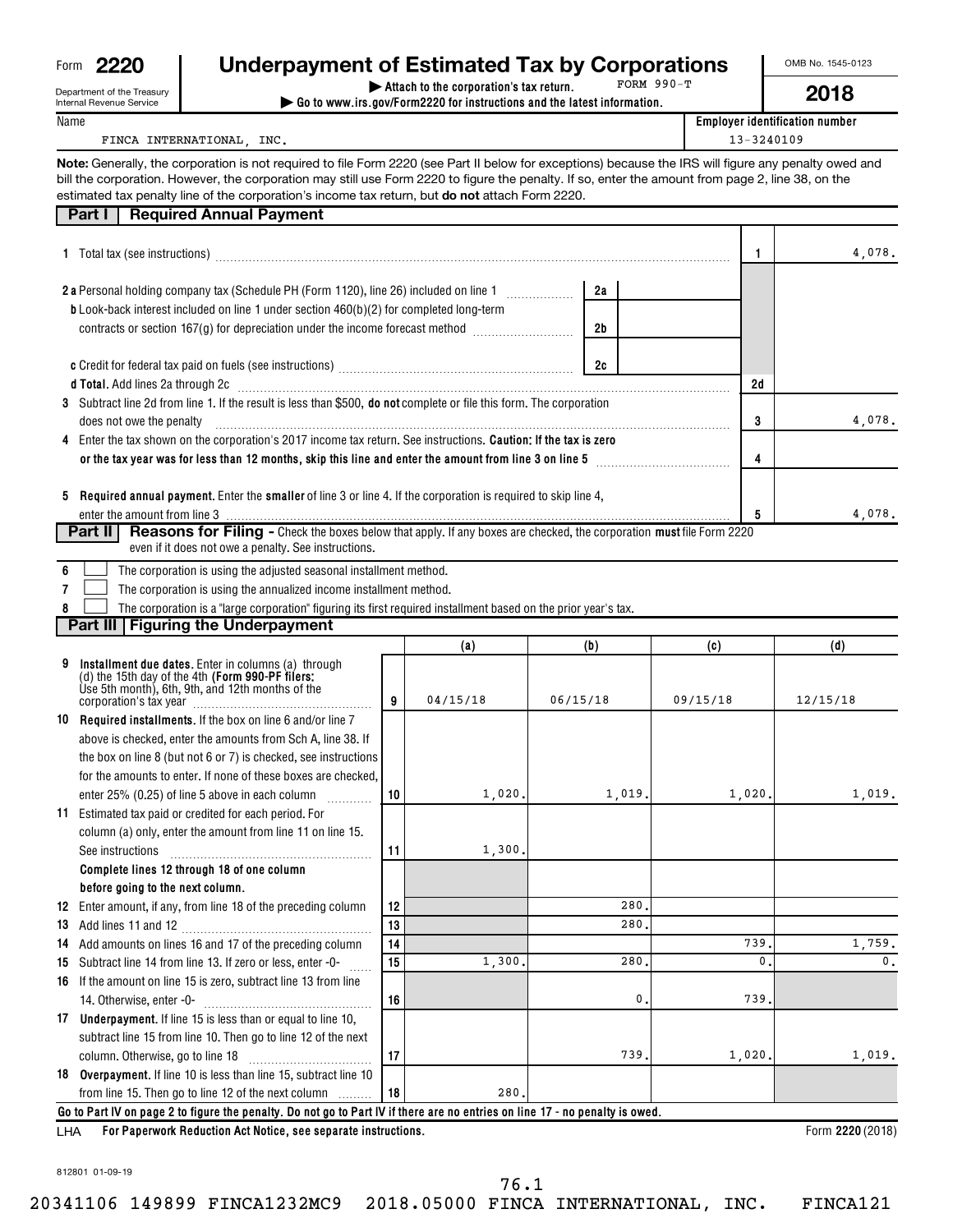## **Part IV Figuring the Penalty**

**2**

|                                                                                                                                                                                                                                                                                         |                     | (a) | (b)                       | (c) | (d) |
|-----------------------------------------------------------------------------------------------------------------------------------------------------------------------------------------------------------------------------------------------------------------------------------------|---------------------|-----|---------------------------|-----|-----|
| 19 Enter the date of payment or the 15th day of the 4th month<br>after the close of the tax year, whichever is earlier.<br>(C corporations with tax years ending June 30<br>and S corporations: Use 3rd month instead of 4th month.<br>Form 990-PF and Form 990-T filers: Use 5th month |                     |     |                           |     |     |
| instead of 4th month.) See instructions                                                                                                                                                                                                                                                 | 19                  |     |                           |     |     |
| 20 Number of days from due date of installment on line 9 to the                                                                                                                                                                                                                         |                     |     |                           |     |     |
|                                                                                                                                                                                                                                                                                         | 20                  |     |                           |     |     |
| 21 Number of days on line 20 after $4/15/2018$ and before $7/1/2018$                                                                                                                                                                                                                    | 21                  |     |                           |     |     |
| 22 Underpayment on line 17 x Number of days on line 21 x 5% (0.05) $\ldots$                                                                                                                                                                                                             | $22  $ \$           |     | \$                        | \$  | \$  |
| 365                                                                                                                                                                                                                                                                                     |                     |     |                           |     |     |
| 23 Number of days on line 20 after 06/30/2018 and before 10/1/2018                                                                                                                                                                                                                      | 23                  |     |                           |     |     |
| 24 Underpayment on line 17 x Number of days on line 23 x 5% (0.05).<br>365                                                                                                                                                                                                              | $24 \, \vert \, \$$ |     | \$                        | \$  | \$  |
| 25 Number of days on line 20 after 9/30/2018 and before $1/1/2019$                                                                                                                                                                                                                      | 25                  |     |                           |     |     |
| 26 Underpayment on line 17 x Number of days on line 25 x 5% (0.05)                                                                                                                                                                                                                      | $26 \mid$ \$        |     | \$                        | \$  | \$  |
| 365<br>27 Number of days on line 20 after 12/31/2018 and before $4/1/2019$                                                                                                                                                                                                              | 27                  | SEE | <b>ATTACHED WORKSHEET</b> |     |     |
| 28 Underpayment on line 17 x Number of days on line 27 x 6% (0.06)                                                                                                                                                                                                                      | $28  $ \$           |     | \$                        | \$  | \$  |
| 365<br>29 Number of days on line 20 after $3/31/2019$ and before $7/1/2019$                                                                                                                                                                                                             | 29                  |     |                           |     |     |
| 30 Underpayment on line 17 x Number of days on line 29 x $*$ %                                                                                                                                                                                                                          | 30   \$             |     | \$                        | \$  | \$  |
| 365<br>31 Number of days on line 20 after 6/30/2019 and before 10/1/2019                                                                                                                                                                                                                | 31                  |     |                           |     |     |
| 32 Underpayment on line 17 x Number of days on line 31 x $*$ %                                                                                                                                                                                                                          | 32   \$             |     | \$                        | \$  | \$  |
| 365<br>33 Number of days on line 20 after $9/30/2019$ and before $1/1/2020$                                                                                                                                                                                                             | 33                  |     |                           |     |     |
|                                                                                                                                                                                                                                                                                         |                     |     |                           |     |     |
| 34 Underpayment on line 17 x Number of days on line 33 x $*$ %<br>365                                                                                                                                                                                                                   | $34  $ \$           |     | \$                        | \$  | \$  |
| 35 Number of days on line 20 after 12/31/2019 and before $3/16/2020$                                                                                                                                                                                                                    | 35                  |     |                           |     |     |
| 36 Underpayment on line 17 x Number of days on line 35 x *%<br>.<br>366                                                                                                                                                                                                                 | $36 \mid$ \$        |     | \$                        | \$  | \$  |
| 37 Add lines 22, 24, 26, 28, 30, 32, 34, and 36                                                                                                                                                                                                                                         | $37 \mid$ \$        |     | \$                        | \$  | \$  |
|                                                                                                                                                                                                                                                                                         |                     |     |                           |     |     |
| 38 Penalty. Add columns (a) through (d) of line 37. Enter the total here and on Form 1120, line 34; or the comparable<br>line for other income tax returns                                                                                                                              |                     |     |                           |     | 99. |
| * Use the penalty interest rate for each calendar quarter, which the IRS will determine during the first month in the preceding quarter.                                                                                                                                                |                     |     |                           |     |     |
|                                                                                                                                                                                                                                                                                         |                     |     |                           |     |     |

information on the Internet, access the IRS website at **www.irs.gov**. You can also call 1-800-829-4933 to get interest rate information. These rates are published quarterly in an IRS News Release and in a revenue ruling in the Internal Revenue Bulletin. To obtain this

**2220**  Form (2018)

812802 01-09-19

20341106 149899 FINCA1232MC9 2018.05000 FINCA INTERNATIONAL, INC. FINCA121 76.2